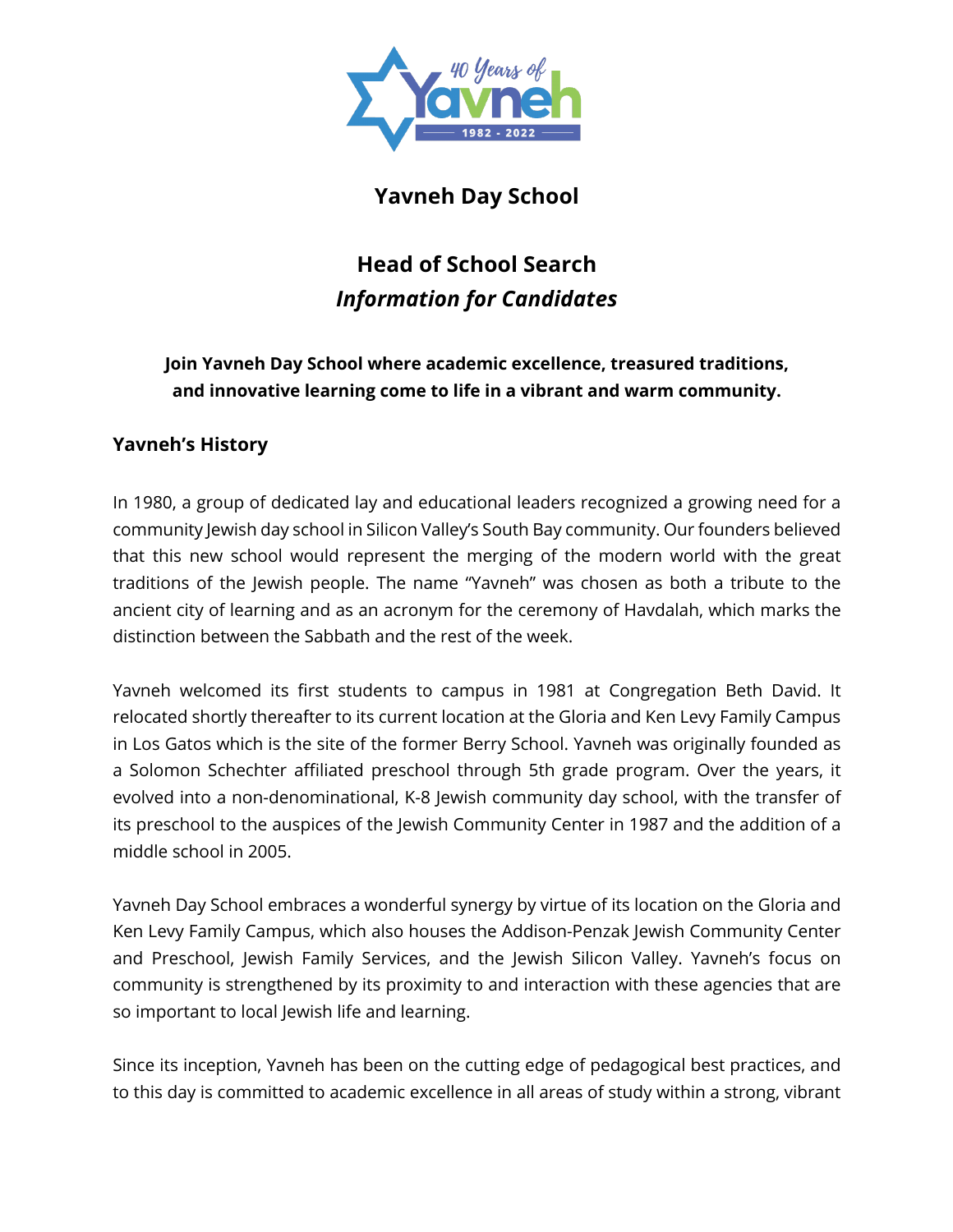Jewish community where each child is celebrated and challenged. In recognition of these practices, Yavneh was designated an Exemplary High Performing National Blue Ribbon School in 2020.

A Yavneh education is about discovering how a child learns in order to maximize each student's potential while fostering curiosity, encouraging risk taking, and ingraining a love of learning. Through a commitment to relevant learning, inclusion of all students, intentional study of Jewish values, and a focus on community, Yavneh fulfills its mission and its commitment to the next generation.

#### **Fundamental Beliefs**

Yavneh's community of exceptional educators develops programming and curriculum with intentionality that is rooted in the school's four Fundamental Beliefs. These core beliefs offer the "why" behind our vibrant curriculum and rich learning environment:

- 1. Learning is meaningful when it is relevant.
- 2. Everyone benefits from a diverse learning environment.
- 3. Dynamic Jewish learning is integral to a purposeful life.
- 4. Understanding is profoundly deepened through learning in relationship with one another and within the support of a community.

## **Jewish Life at Yavneh**

Yavneh Day School is a laboratory for Jewish life. Every day students have the opportunity to bring the stories, lessons, and values of Jewish tradition to life and apply them to 21stcentury situations. At Yavneh, the Torah is more than a scroll that resides in an ark; it lives in how our students treat each other on the playground, ask inquisitive questions in class, and help those in the broader community.

Living Jewish values daily takes many forms at Yavneh: critical thinking and interactive learning of sacred texts and academic curriculum, solving challenges on the playground through the lens of Jewish values, using the lessons of our Jewish tradition to repair the world around us, and communal joyous celebrations of Jewish holidays. Through opportunities like leading their peers and parents in prayer, being a teacher and buddy to a younger student, or presenting their thoughts on a Jewish holiday or text to the entire school, Yavneh students also develop confidence and public speaking skills that last a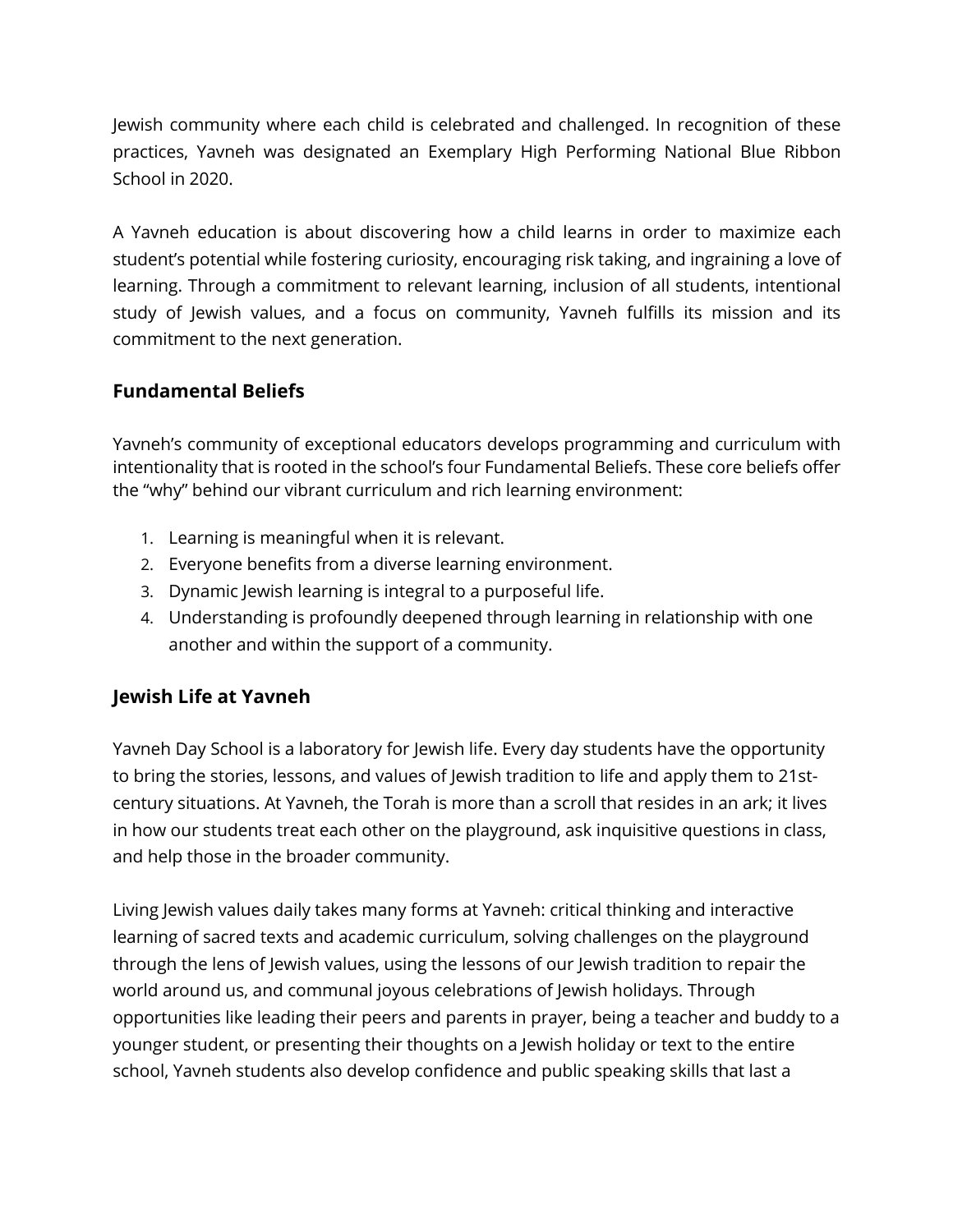lifetime. Through each of these activities, students engage with Jewish life in powerfully authentic and integrated ways that shape their Jewish identities well into the future.

### **Future Leadership**

Yavneh Day School has a proud history, a compelling mission, a supportive community, and a bright future. We seek a talented and community-oriented leader with a passion for education and a deep commitment to Jewish life and learning. The Head of School must be able to ensure the stability and growth of Yavneh. Yavneh Day School is at an exciting inflection point and our next Head of School will need to harness that potential and establish a meaningful vision for the future.

#### *Strengths of Yavneh Day School:*

- Yavneh is a strong and vibrant community where learning comes to life.
- Our integrated curriculum and commitment to Hebrew learning inspires students to develop strong Jewish identities and a connection to Israel that lasts a lifetime.
- Teachers, staff, and administrators are deeply committed to excellence in education and meeting students where they are with tools to help teach diverse learners.
- Yavneh truly believes everyone can learn this growth mindset serves our community well.
- Yavneh is warm, welcoming, and inclusive with a culture of collaboration and a supportive parent body.
- At Yavneh, children are seen and known within the entire school community and student interests play a critical role in advancing the core curriculum.
- Yavneh's curriculum is innovative and robust across all subject areas.

#### *Opportunities Awaiting the Next Head of School:*

- Increase enrollment and retention to ensure steady growth within the South Bay community.
- Increase fundraising efforts and diversify the school's donor base ensuring a more stable future.
- Continue to attract and retain high quality educators and improve the organizational staffing model.
- Bolster the community culture and inspire more opportunities to connect.
- Codify Yavneh's pedagogy and educational philosophy.
- Professionalize school operations and strengthen overall leadership.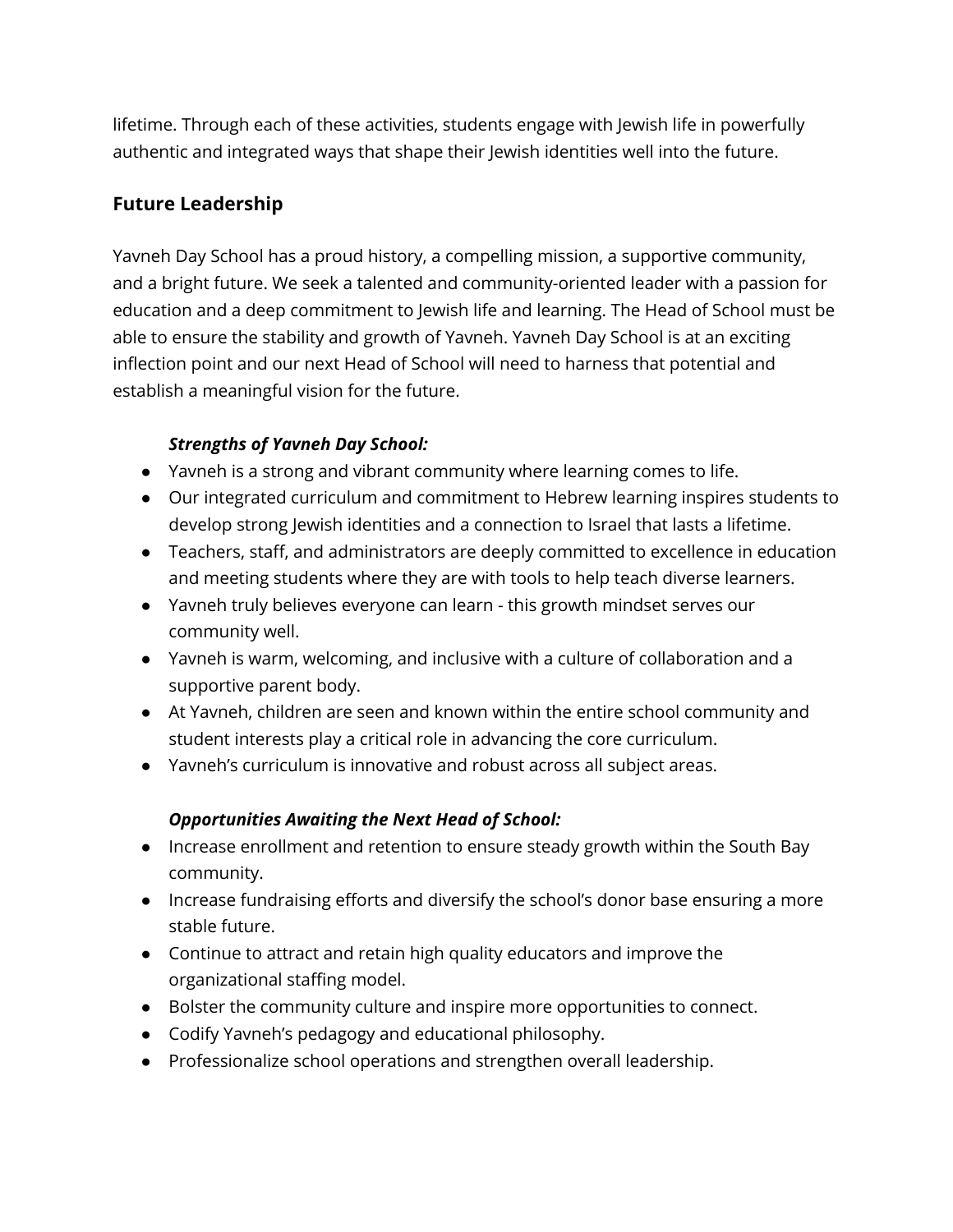## **Head of School Responsibilities**

- Implement, embody, and articulate the school's mission to all constituencies including students, faculty, staff, parents, alumni, donors and the broader community.
- Embrace the mission, philosophy, and traditions, including the core values that flow from its Jewish identity. Promote this "magic" daily both within the community and externally.
- Deliver Yavneh's mission with excellence and work in partnership with the Board of Trustees to direct its strategic future.
- Oversee and expand fundraising and development by working closely with the development director, committee, and staff to cultivate donors and enhance the school's overall resources.
- Provide administrative and fiscal oversight with bottom line accountability to ensure the long-term stability of the school. This includes development of a comprehensive budget and successful operation within its parameters.
- Ensure the tuition assistance process is sustainable and reflects our values.
- Oversee all Advancement efforts, including enrollment and retention to expand the school. Bring a sense of urgency to this process, ensuring that Yavneh is a leader in the community it serves.
- Ensure that the school's commitment to academic excellence and Jewish learning is well executed.
- Support the school in its effort to attract, retain, and develop talented and qualified faculty and staff.
- Attend to the voice and perspective of parents, faculty, staff, and students, always seeking to be responsive and collaborative while also being able to set expectations.
- Develop strong relationships with internal and external stakeholders of the school, work cooperatively with other Jewish institutions throughout the area, and participate in community-wide strategic initiatives.

# **Qualifications**

## **Leadership Qualities***:*

- An inspiring and visionary leader who can gain the trust of a vibrant community and whose values and educational philosophy are closely aligned with Yavneh Day School.
- A warm, welcoming, and dedicated leader who is eager to engage with students, faculty, and parents and is talented at relationship and community building.